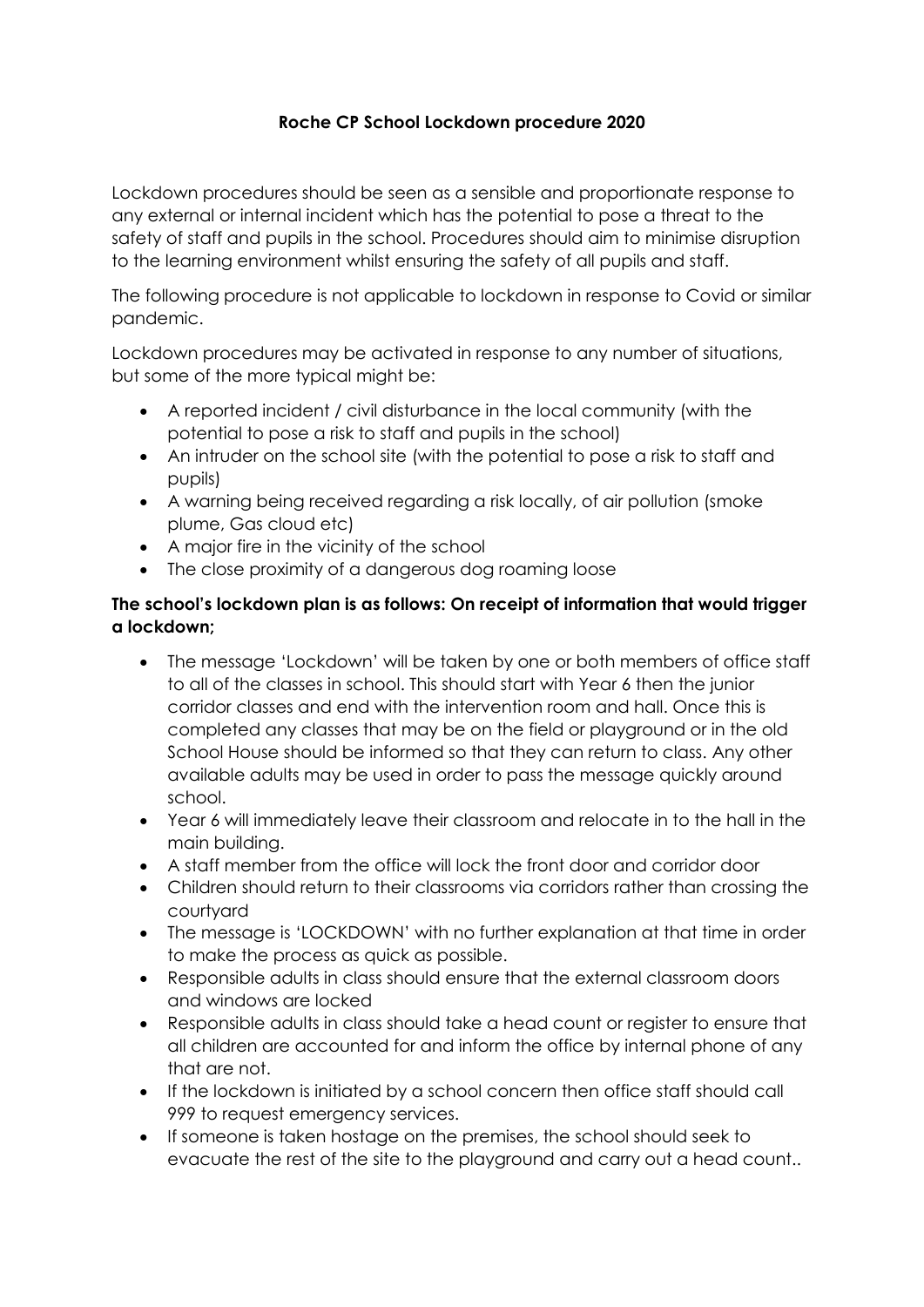Everyone should remain inside until an all clear has been given or we have been told to evacuate by emergency services.

#### **Further action depending upon the nature of concern**;

- Block access points to the school and classrooms with furniture to provide obstruction.
- Sit on the floor and under tables
- Hide below window view height or in the cloakroom
- Staff should encourage the pupils to keep calm

It is of vital importance that the school's lockdown procedures are familiar to all members of the school staff. To achieve this, a lockdown drill should be undertaken at least once a year.

Depending on their age, pupils should also be aware of the plan. (Regular practices will increase their familiarity).

#### **Partial Lockdown Alert to staff**

'Partial lockdown.' This may be as a result of a reported incident / civil disturbance in the local community with the potential to pose a risk to staff and pupils in the school. It may also be as a result of a warning being received regarding the risk of air pollution, etc.

#### **Immediate action**:

- All outside activity to cease immediately, pupils and staff return to building
- All staff and pupils remain in building and external doors and windows locked

Movement may be permitted within the building dependent upon Circumstances but this must be supervised by a member of staff. All situations are different, once all staff and pupils are safely inside, senior staff will conduct an on-going and dynamic risk assessment based on advice from the Emergency Services. This can then be communicated to staff and pupils. 'Partial lockdown' is a precautionary measure but puts the school in a state of readiness (whilst retaining a degree of normality) should the situation escalate Emergency Services will advise as to the best course of action in respect of the prevailing threat.

#### **Communication with Parents**

Parents will be notified as soon as it is practicable to do so via text messaging. Pupils will not be released to parents during a lockdown. If it is necessary to evacuate the building, the fire alarm will be sounded and a verbal message to evacuate shared. At this point the decision will be made to evacuate to the playground or offsite to the Football club.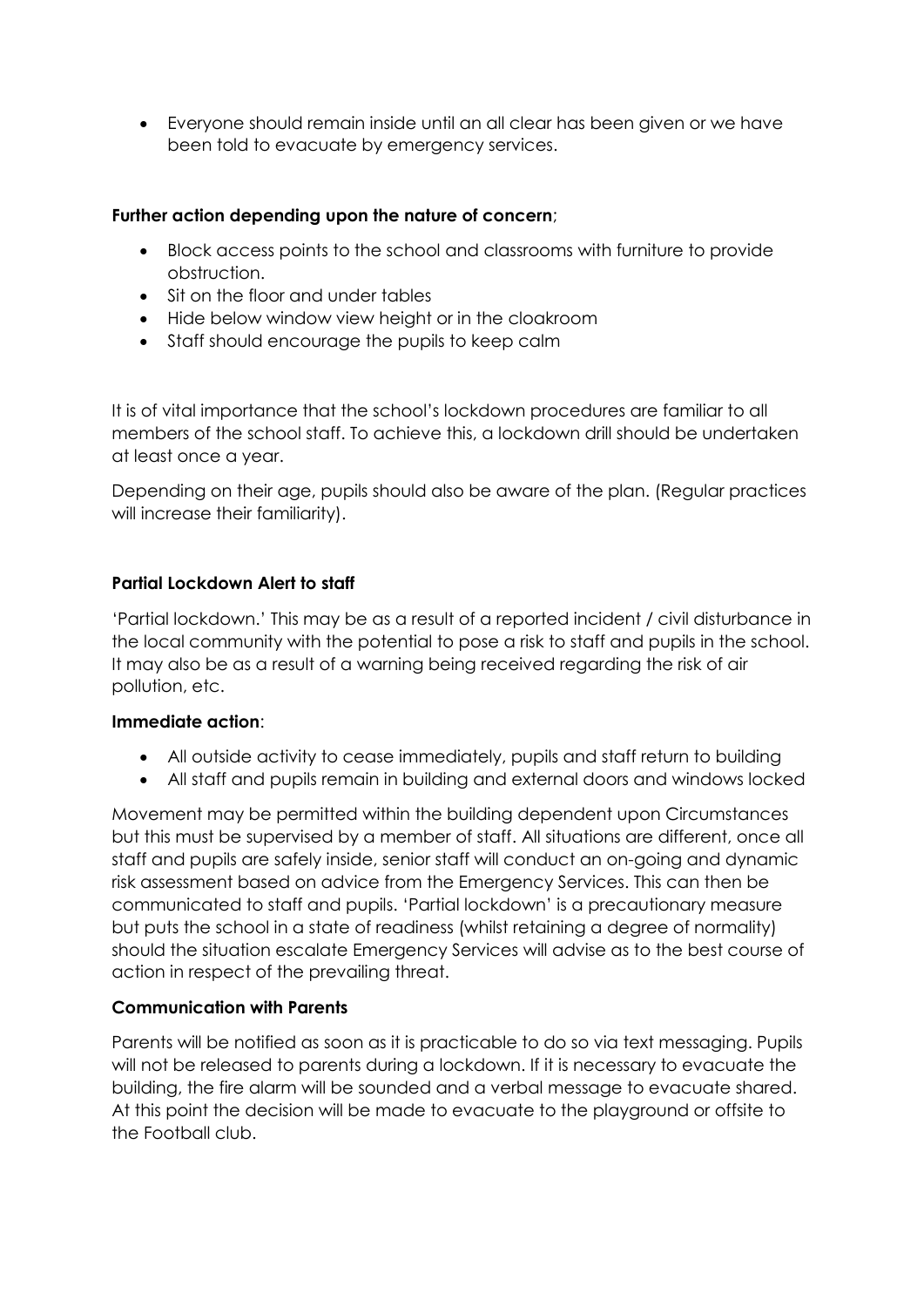School lockdown procedures, especially arrangements for communicating with parents, will be routinely shared with parents either by newsletter or via the school website. In the event of an actual lockdown, any incident or development will be communicated to parents as soon as is practicable. Parents should be given enough information about what will happen so that they:

- Are reassured that the school understands their concern for their child's welfare, and that it is doing everything possible to ensure his/her safety.
- Do not need to contact the school. Calling the school could tie up telephone lines that are needed for contacting emergency providers
- Do not come to the school. They could interfere with emergency provider's access to the school and may even put themselves and others in danger
- Wait for the school to contact them about when it is safe for to come and get their children, and where this will be from.

#### **Emergency Services**

It is important to keep lines of communication open with Emergency Services as they are best placed to offer advice as a situation unfolds. The school site may or may not be cordoned off by Emergency Services depending on the severity of the incident that has triggered the Lockdown. Emergency Services will support the decision of the Headteacher with regarding the timing of communication to parents. In the event of a prolonged lockdown or more severe scenario.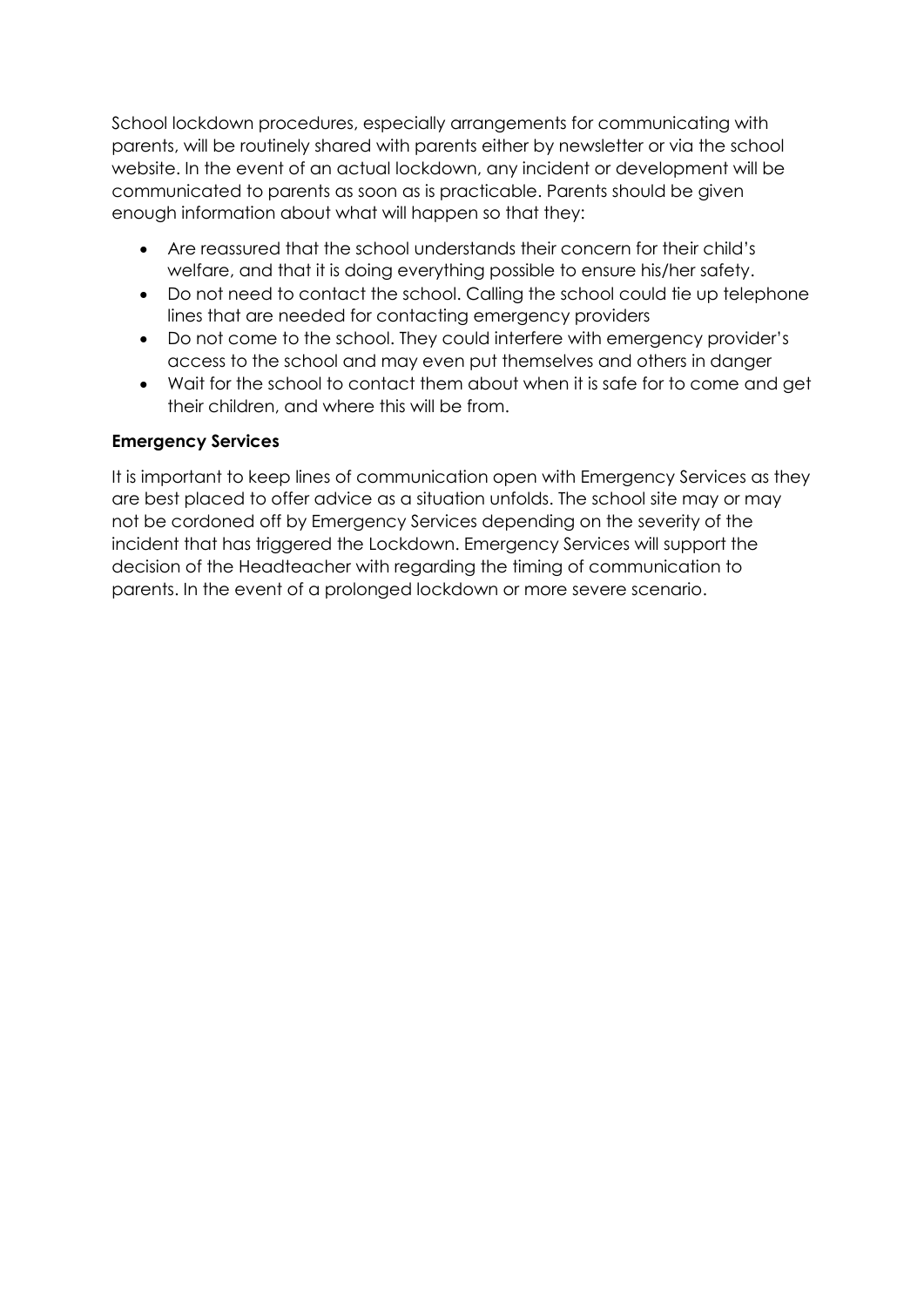### **LOCKDOWN**

- **TELL Year 6.**
- **Lock the corridor door**
- **TELL Junior corridor, Reception class, Year 1 , Butterfly room, teaching kitchen, Dan's teaching room, intervention room, hall, kitchen, staffroom.**
- **Lock the outer front door**
- **Tell any groups in school house or playground to get back in to class and lockdown**
- **If initiated by school call 999**
- **Prepare registers and grab bag for possible evacuation**
- **Wait for 'all clear' or instruction from emergency services**
- **When instructed inform parents via group text**

# **LOCKDOWN PROCEDURE;**